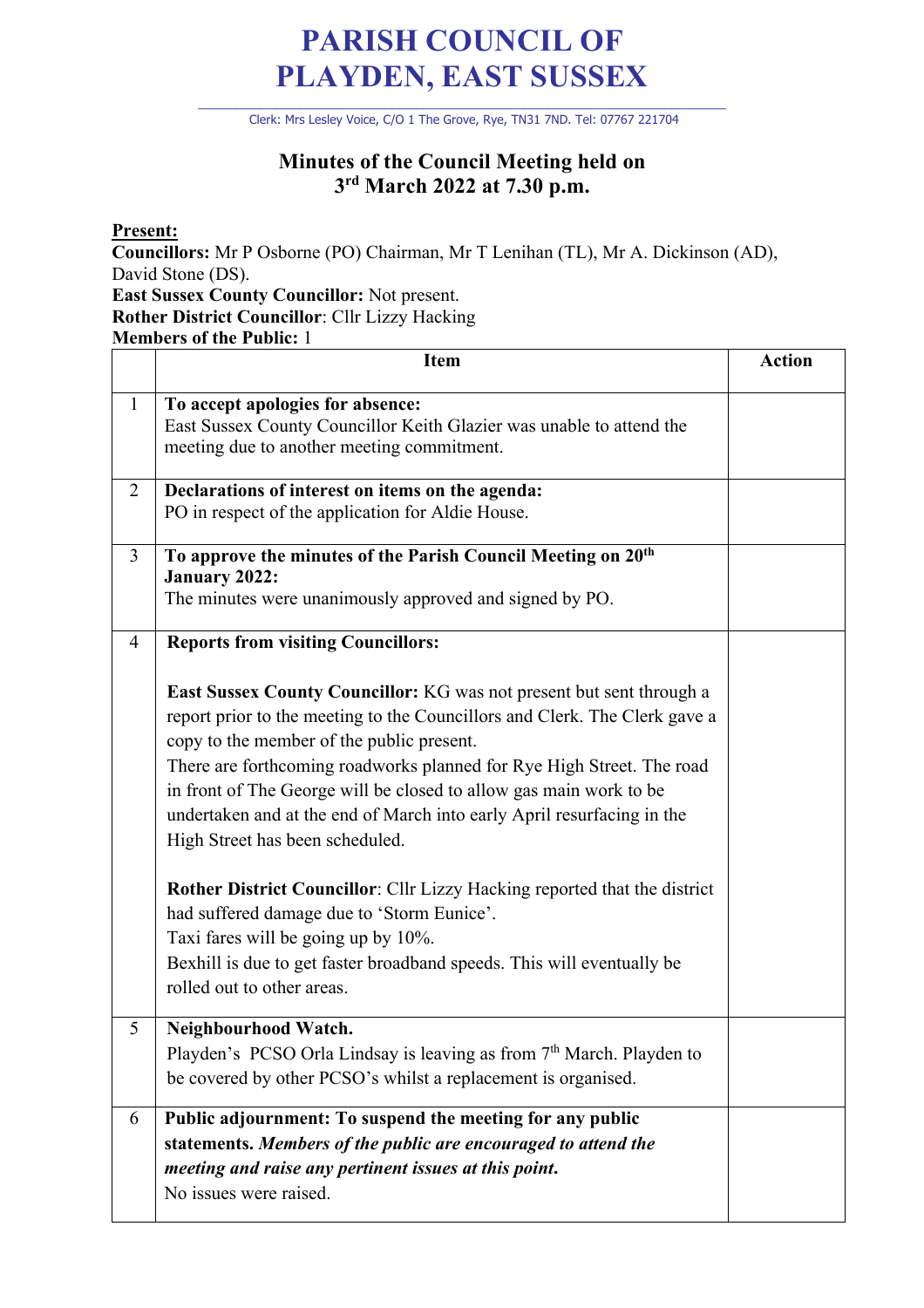| $\overline{7}$ | Matters arising from last minutes not covered elsewhere.<br>The Clerk reported that following the quote provided by Tony Heritage<br>for the grass cutting at Houghton Green being accepted by the<br>Councillors, Tony had cut the grass during the Playden Primary School's<br>half term break when there were no children or additional cars parked.                                                                                                                                                                                                                                                                                                                              |       |
|----------------|--------------------------------------------------------------------------------------------------------------------------------------------------------------------------------------------------------------------------------------------------------------------------------------------------------------------------------------------------------------------------------------------------------------------------------------------------------------------------------------------------------------------------------------------------------------------------------------------------------------------------------------------------------------------------------------|-------|
| 8              | Correspondence:                                                                                                                                                                                                                                                                                                                                                                                                                                                                                                                                                                                                                                                                      |       |
|                | The Clerk had been contacted by Barry Nealon offering the tour of the<br>new Hub building which had been postponed when the Covid pandemic<br>started. The Clerk to reply with preferred day of the week and time.                                                                                                                                                                                                                                                                                                                                                                                                                                                                   | Clerk |
|                | The Clerk raised the Queen's Platinum Jubilee celebrations at the<br>beginning of June. The Parish Council will not be organising any special<br>events but will consider planting a tree in the Butt Field where an existing<br>specimen has died. The Clerk to find out what tree species it was.                                                                                                                                                                                                                                                                                                                                                                                  | Clerk |
|                | The Councillors also discussed the erecting of a board showing the<br>footpaths of Playden and Rye Foreign and considered the best position of<br>this to be next to the public footpath near to the driveway down to the<br>church. This had been discussed previously but as the reopening and<br>mending of a footpath had been in discussion had been put on hold. The<br>Councillors decided that this had still not been resolved after several years<br>that the cost of the board should be investigated with the area being<br>shown be that covered by an A3 sheet. The closed footpath being shown<br>as that on the map. The Clerk to investigate costs with Care Signs. | Clerk |
|                | The Clerk had been alerted to a fallen tree (an oak) following the recent<br>storm. This had fallen parallel to the public footpath and appears to be<br>part of the boundary hedge of Beacon Oak and is currently propped up by<br>another large tree. AD had visited and the main truck is rotting. The Clerk<br>to report.                                                                                                                                                                                                                                                                                                                                                        | Clerk |
|                | The Clerk will also report the potholes on the lower corner of Houghton<br>Green Lane as these have worsened.                                                                                                                                                                                                                                                                                                                                                                                                                                                                                                                                                                        | Clerk |
| 9              | Planning.                                                                                                                                                                                                                                                                                                                                                                                                                                                                                                                                                                                                                                                                            |       |
|                | <b>New applications.</b>                                                                                                                                                                                                                                                                                                                                                                                                                                                                                                                                                                                                                                                             |       |
|                | None                                                                                                                                                                                                                                                                                                                                                                                                                                                                                                                                                                                                                                                                                 |       |
|                | Outcomes.                                                                                                                                                                                                                                                                                                                                                                                                                                                                                                                                                                                                                                                                            |       |
|                | None                                                                                                                                                                                                                                                                                                                                                                                                                                                                                                                                                                                                                                                                                 |       |
|                | <b>Ongoing:</b>                                                                                                                                                                                                                                                                                                                                                                                                                                                                                                                                                                                                                                                                      |       |
|                | RR/2021/2857/P<br>Aldie House, Saltbarn Lane, Playden, TN31 7PH<br>Extension to and conversion of existing barn (outbuilding) into a 2<br>bedroom dwelling.                                                                                                                                                                                                                                                                                                                                                                                                                                                                                                                          |       |
|                | Revised application forms had been submitted prompted by the Parish<br>Council's earlier comments to the planning officer. The Councillors<br>decided that they would object to this planning application on several                                                                                                                                                                                                                                                                                                                                                                                                                                                                 |       |